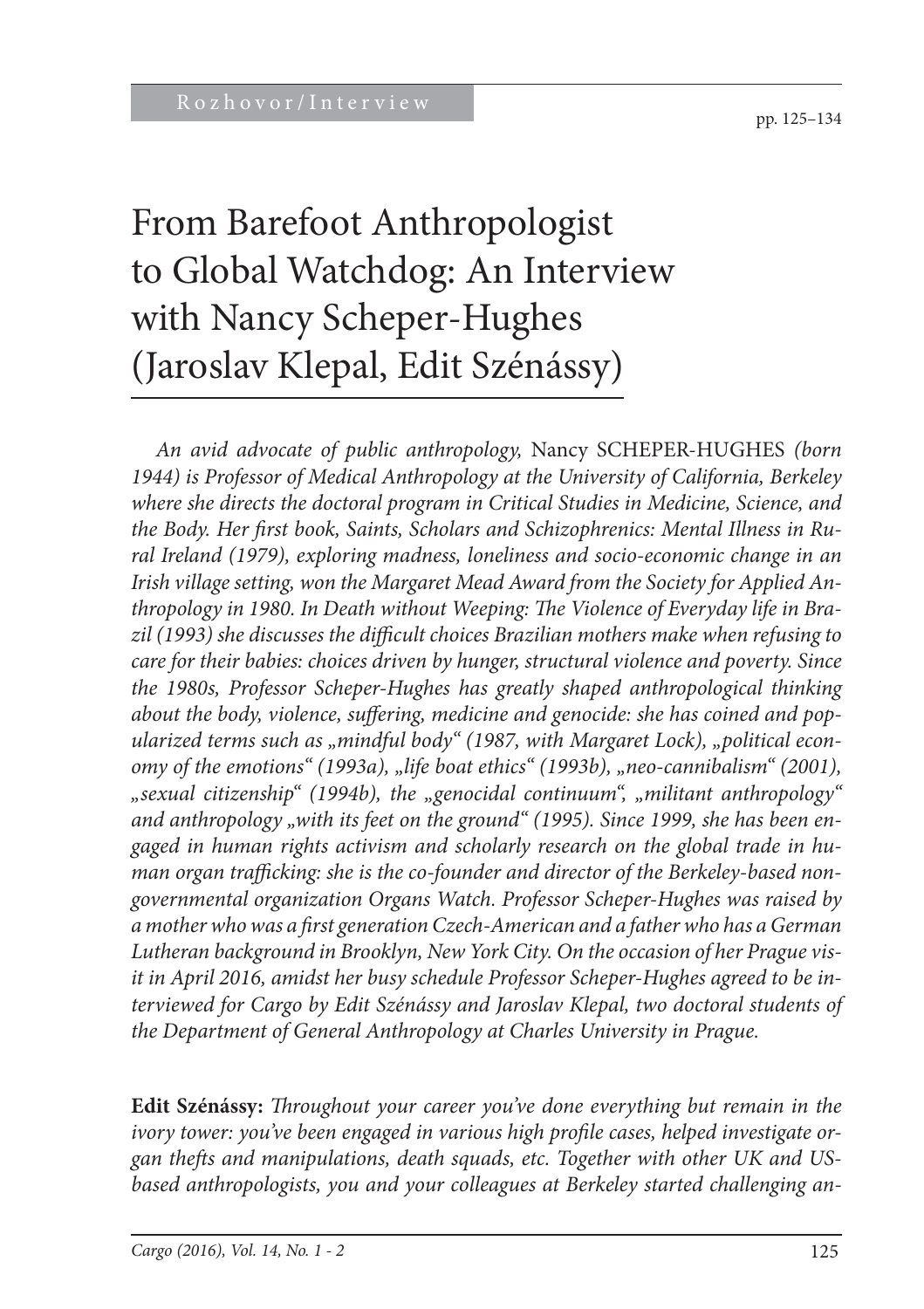*thropologists to become witnesses whose professional testimonies make a difference. Anthropological witnessing has become a relatively widely accepted position since, indeed something of an expectation, a new standard. Do you feel there is still a need to make a point for public anthropology?*

Nancy Scheper-Hughes: Public anthropology is definitely still contested, as is the notion of witnessing. Peter Redfield, who introduced the idea, but also Donna Haraway and others who took it up, speak of modest witnessing. I think the form anthropological witnessing takes depends on where you are, what part of the world you are situated in, and who the people are that you are studying. If you're studying, as I did, people who are psychotic or who are hearing voices, other people are not going to listen to their voices. Their voices are not going to be heard except through the anthropologists who study psychosis and try to represent what we have learnt from them. Of course, these people can and do talk for themselves, as for instance through the Hearing Voices Movement,<sup>1</sup> and they have to be absolutely in the middle of the discussion. The Hearing Voices Movement, for example, is made up of people from all walks of life, class, professions and identifications who claim the right to hear and express their voices, defining voice hearing as an existential experience. The Movement is not uniform as some of the people engaged in it take psychotropic medications, while others do not. Some experience voice hearing as intense suffering and others see it as an extraordinary and sometimes mystical experience, an aspect of their 'thrownness' in the world with which they can change the world.

#### **Jaroslav Klepal:** *So it is a kind of religious experience for them?*

**Nancy Scheper-Hughes:** For some it is a religious experience that they feel has been suppressed by drugs or by years of hospitalization. Some of them have what could be called anthropological experiences and theories of understanding madness as another kind of radical difference! But back to witnessing. If, for example, you are studying infants, infants don't speak. You can, and must, talk to their mothers, but basically sometimes you become a witness for them, the infants, as well as for their parents. And then there are places where people are not free to speak, because they're living in a police state or they're living in a state of terror, hence they need the anthropologist to speak. The form anthropological witnessing takes depends very much on where you are situated as a researcher. In Latin America, for example, it's much easier, since there's a longer tradition of intel-

<sup>1</sup> Editors' note: originating in the 1980s, the Hearing Voices Movement is an international network of organizations and individuals who promote an alternative way of understanding the experience of those people who hear voices, have visions or have other unusual perceptions. Aiming to destigmatize the experiences of voice hearers, the movement spreads positive messages about the experience of hearing voices through support groups and advocacy (see: http://www.intervoiceonline.org/).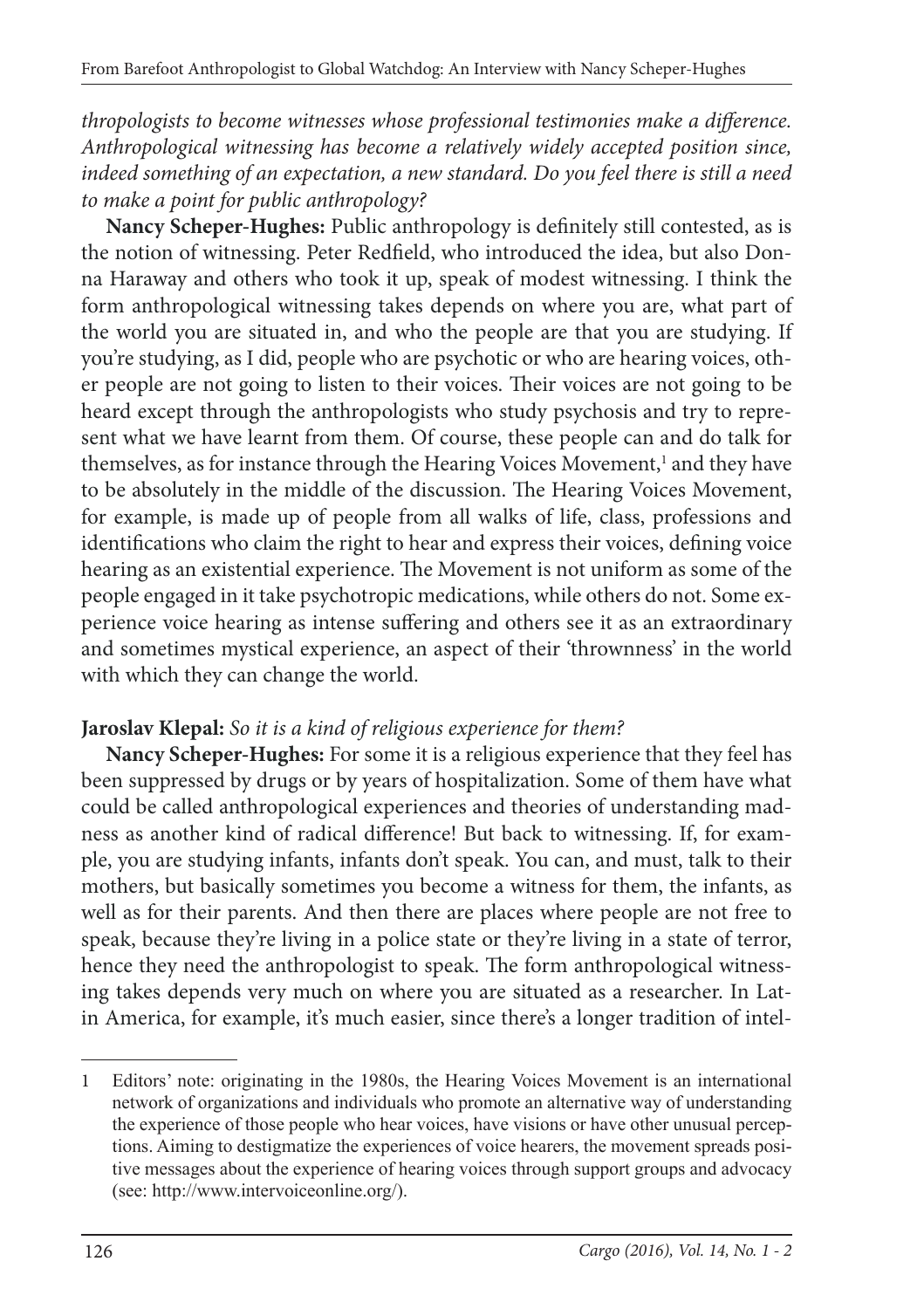lectuals – and not just anthropologists – of being public. I believe this may also be true for many parts of Europe, but not for the United States where intellectuals have always been marginalized and disrespected. Intellectuals in the US have always been seen as basically useless. Those intellectuals who have had an influence on public life have generally been conservatives involved in right-leaning institutes, such as the Hoover Institute at Stanford University and the Livertarian Cato Institute in Washington, DC., which promotes free enterprise and small government. Within anthropology today there is still an active debate about witnessing: whether you have the right to speak on behalf of the other or not. The debate has taken on new dimensions of political correctness: what gives you, a white woman form the United States, the right to speak on police brutality in South Africa, or to write on the sexual lives of bachelor farmers in East Kerry, Ireland. Or what gives you the right to criticize the rights of kidney buyers when you have two healthy kidneys? Indeed, on many occasions when I did become engaged, it was against my best sense and against my wishes to do so. At the same time, not everything is engaged and anthropological engagement doesn't mean that we throw out our notions of epistemological openness and go into the field without trying to bracket out all the personal baggage one brings into the field (one's theoretical biases and the weight of one's life experiences). We still must try to be neutral and to engage in self-reflexive, critical thinking, interrogating who we are and all the complex relations behind why we ask certain questions and not others. Self-analysis is part of being engaged and I think this is true when you do any kind of ethnographic encounter.

#### **Jaroslav Klepal:** *Do you feel that anthropologists are in a privileged position to act as witnesses?*

**Nancy Scheper-Hughes:** Certainly, every society has its own witnesses from within, who are not anthropologists and who are involved in various political actions. But yes, I think we are privileged. We are privileged to be able to spend as much time as we do in the field, with people. I've done a lot of work with investigative journalists, because of organs trafficking, and with filmmakers, and I can see the wonderful skills they have. But the one thing they don't have is this kind of deep hanging out that we do. It's the intimacy and the closeness of our relations with people that makes anthropology privileged. I feel it's a privilege for medical anthropologists to be with people who are giving birth, people who are experiencing psychosis, or with women with babies they don't know whether they can keep or not. I think that one of the things that keeps me in anthropology through all of its changes is that it's an enormous privilege.

**Edit Szénássy:** *Which is one of the things you also underline in Death without Weeping where you elaborated on the term 'good enough ethnography.' It refers to an abil-*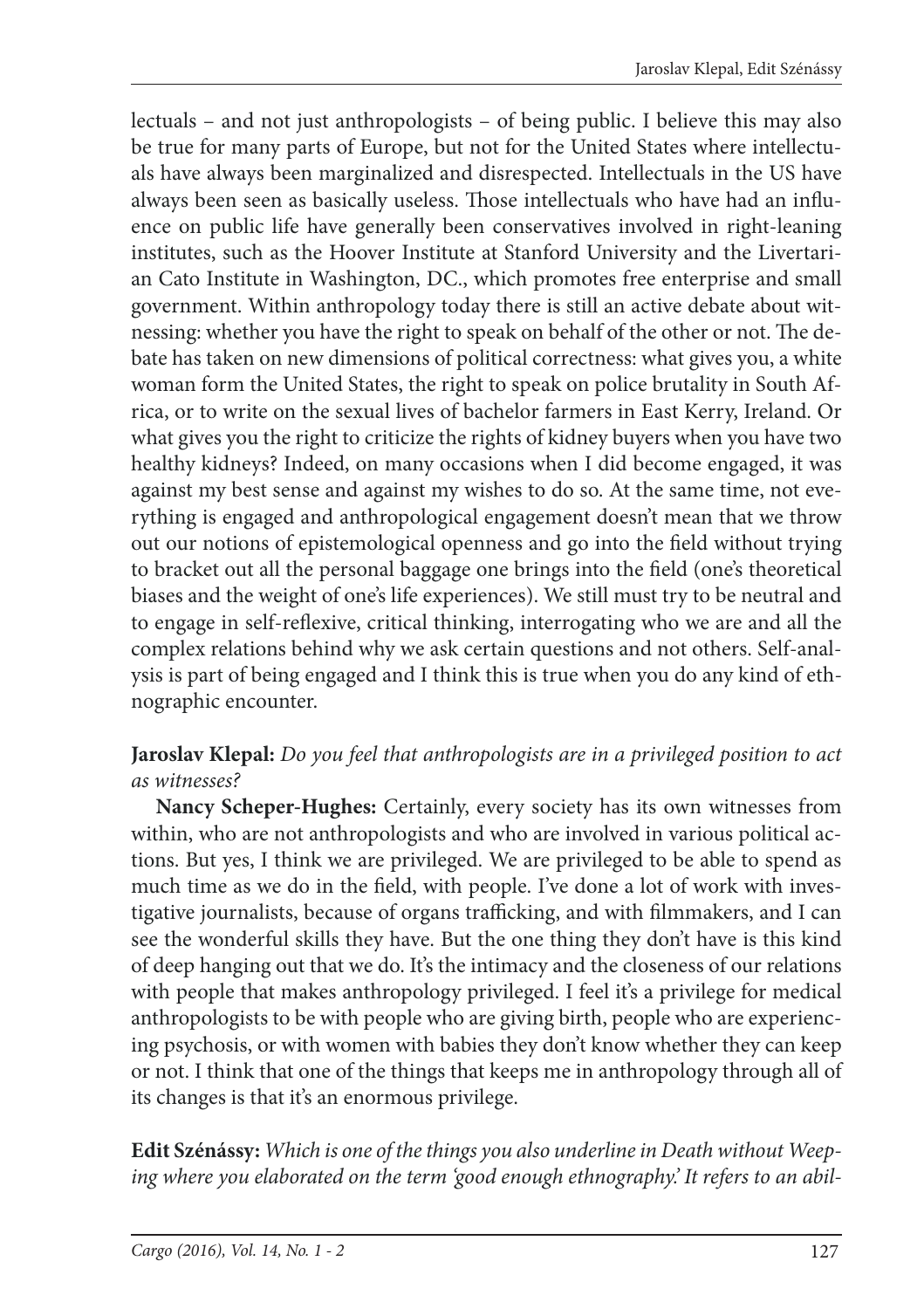*ity to listen and observe carefully, emphatically and compassionately. I was wondering how your understanding of the term has evolved since 1993, when Death without Weeping was initially published, with regard both to your own work and to anthropology as a discipline. Is what was good enough twenty years ago still good enough?*

**Nancy Scheper-Hughes:** I still use the term 'good enough ethnography'. I teach it in dissertation writing and sometimes I use it as a way to let fellow anthropologists know that we can never get the entire picture. That we can't constantly go back to check. My message is similar to that of Winnicott,<sup>2</sup> who was talking about the good enough mother, to just trust yourself. If you're critically reflexive enough and keep not only field notes, but also a private journal almost daily and go over what you think you did right, what you didn't do, what question you didn't ask, when you talked too much: you self-censor constantly. At the same time, good enough ethnography was also to say that ethnography and anthropology are good enough. Because we we were so heavily criticized due to our origins, which we know were rooted in colonialism. First came the military, then came the missionaries and they made it safe for us, anthropologists, to go to the field. There were a lot of things that the early anthropologists later in life recognised: what they had and had not seen, where they were complicit with systems, where they saw themselves as trying to be the good enough brokers. What the needs of the people they studied were, where we put our loyalties. I definitely think our origins were muddied, but I also believe that one evolves as an anthropologist. Some of the things that I would've said about being the barefoot anthropologist in the 1990s were a representation of a particular moment in Brazilian and Latin American history. To a large extent, I just borrowed the notion of 'theology on the ground', based on liberation theology. What I meant by being a barefoot anthropologist was not that you only spend your time with poor people in shanty towns, but that you engage in a certain way that is intimate. You make yourself bare in terms of your interactions. Lévi-Strauss's example helps me to think about the notion of being really grounded and present in the field. I've always admired his work and the way he was able to reflect on it. I happened to be in Paris for the celebration of his turning 90 years old. What struck me even more than the beautiful exhibition displayed in his honor was his extreme self-criticism. When, for example, in his photographic memoir, *Saudades do Brasil* (1995) he commented on the indigenous people he had first studied, admitting that he had not really recognized that there "tribes" were the remnants of what was once an enormous Amazonian civilization. It would take the work of archaeologists, long after Lévi-Strauss published *Tristes Tropiques*, to excavate the original civilizations that had thrived before Western colonialism along the Brazilian Amazon from Belem to Manaus.

<sup>2</sup> Editor's note: D.W. Winnicott (1896-1971) was a paediatrician and psychoanalyst who proposed the idea of good enough mothering, referring to 'real' mothers who are caring towards their babies. but at the same time are ambivalent about motherhood.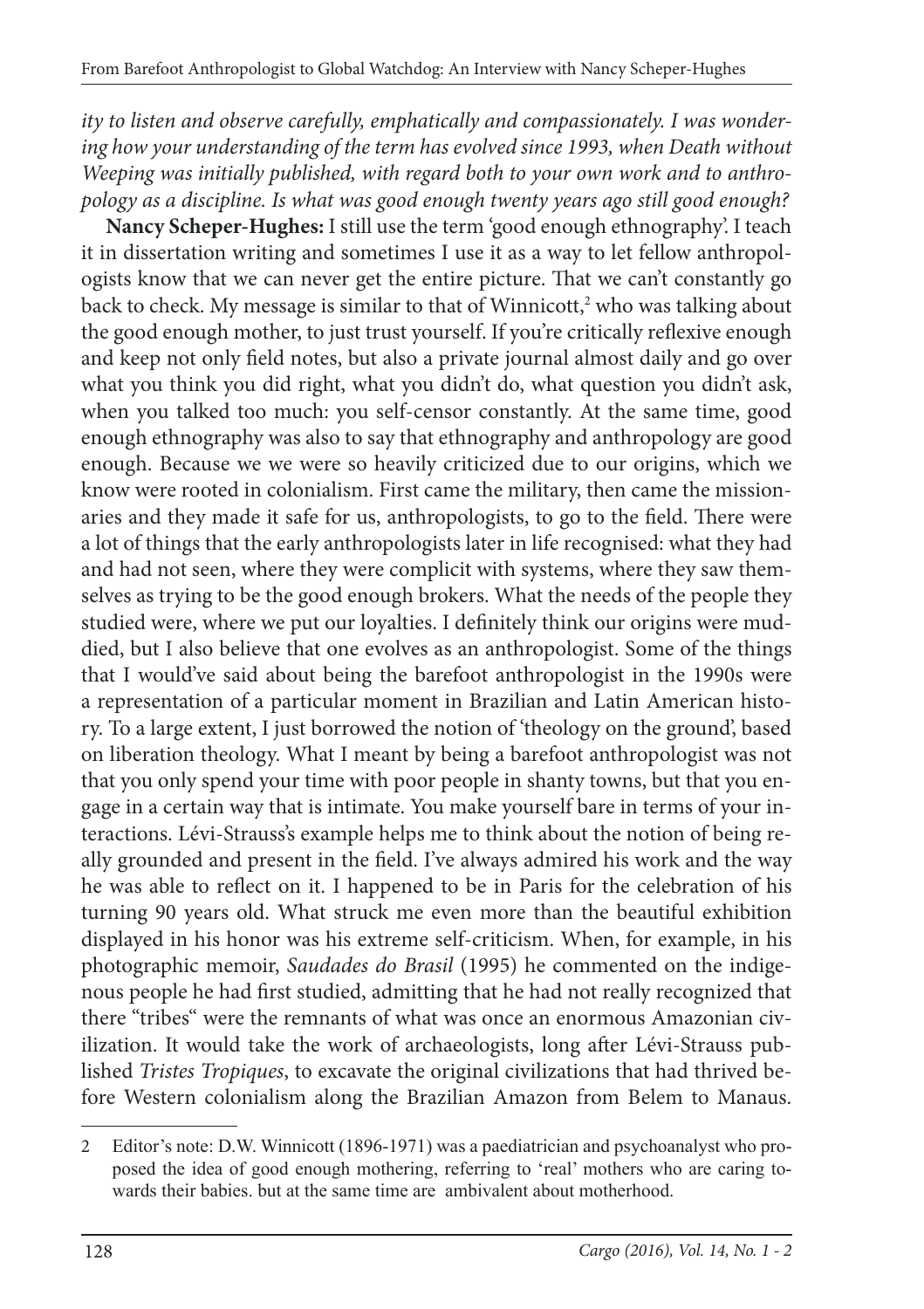Lévi-Strauss only later realized that what he investigating at the time were essentially the results of mass killings. When he did so, he raised our common responsibility for the situation of these peoples and became politically engaged around race with UNESCO.

#### **Edit Szénássy:** *How important is it for anthropologists to have politically engaged leadership roles?*

**Nancy Scheper-Hughes:** It depends on the situation: I've certainly taken a leadership role with respect to organs trafficking. That was where I moved from barefoot anthropology to militant anthropology and then militant in a different sense: detective. Which meant, in each of the moves, changing your modus operandi and how you do fieldwork. It was a shift away from loving long-term research and going back to the relatively small groups I used to work in. My Irish village had four hundred and fifty-five people: I knew everything about that place and they knew everything about me. My Brazilian field site, the Alto do Cruzeiro, is five thousand people who I've known now over a long time.<sup>3</sup> A very different approach is required by multi-sided ethnography, when I'm moving constantly. It also compels me to collaborate with people I would never have thought I would collaborate with. In Brazil, you're a companheiro, a term used in liberation theology: so the notion of leadership refers there to accompaniment. It sounds funny though: 'Are you going to accompany us?' Yet what they meant is: 'Are you going to have solidarity with us?' It doesn't mean that you're a leader, but rather a follower. And I think that's the other thing – you have to be a foot soldier, a pedestrian, a barefoot anthropologist. You're the lowest in the ranks.

When raising the issue of different kinds of ethics, there is the question about the ethics of going undercover: how to work undercover, while still feeling like you're an anthropologist. I can honestly say that the kind of undercover work I did was pretty minimal. It's true that I occasionally have to pose for a few minutes, before I tell the person: 'Look, I'm not looking at buying a kidney, let's stop bartering about it, but are you still willing to talk to me?' My undercover work in South Africa, in the United States, in Turkey, in the Philippines, sometimes meant going to hospitals and just saying, 'I'm Doctor Nancy Scheper-Hughes and I'm interested in transplant.' Sometimes I got access to things without, one would say, full disclosure of what I was looking at. Later I found that even this was not necessary. For me, that's where face-to-face intimate encounters influenced by Levinas' essays on substitution makes one think how in our own fieldwork we honor the others who have provided us with our livelihood. Levinas' notion of face was always a little bit mysterious to me and his notion of ethics is so extreme – I could never

<sup>3</sup> Editors' note: Nancy Scheper-Hughes paid her first visit to the Alto about fifty years ago and has been going back ever since on a regular basis. Her next visit was scheduled within a few days after she was to return home from Prague.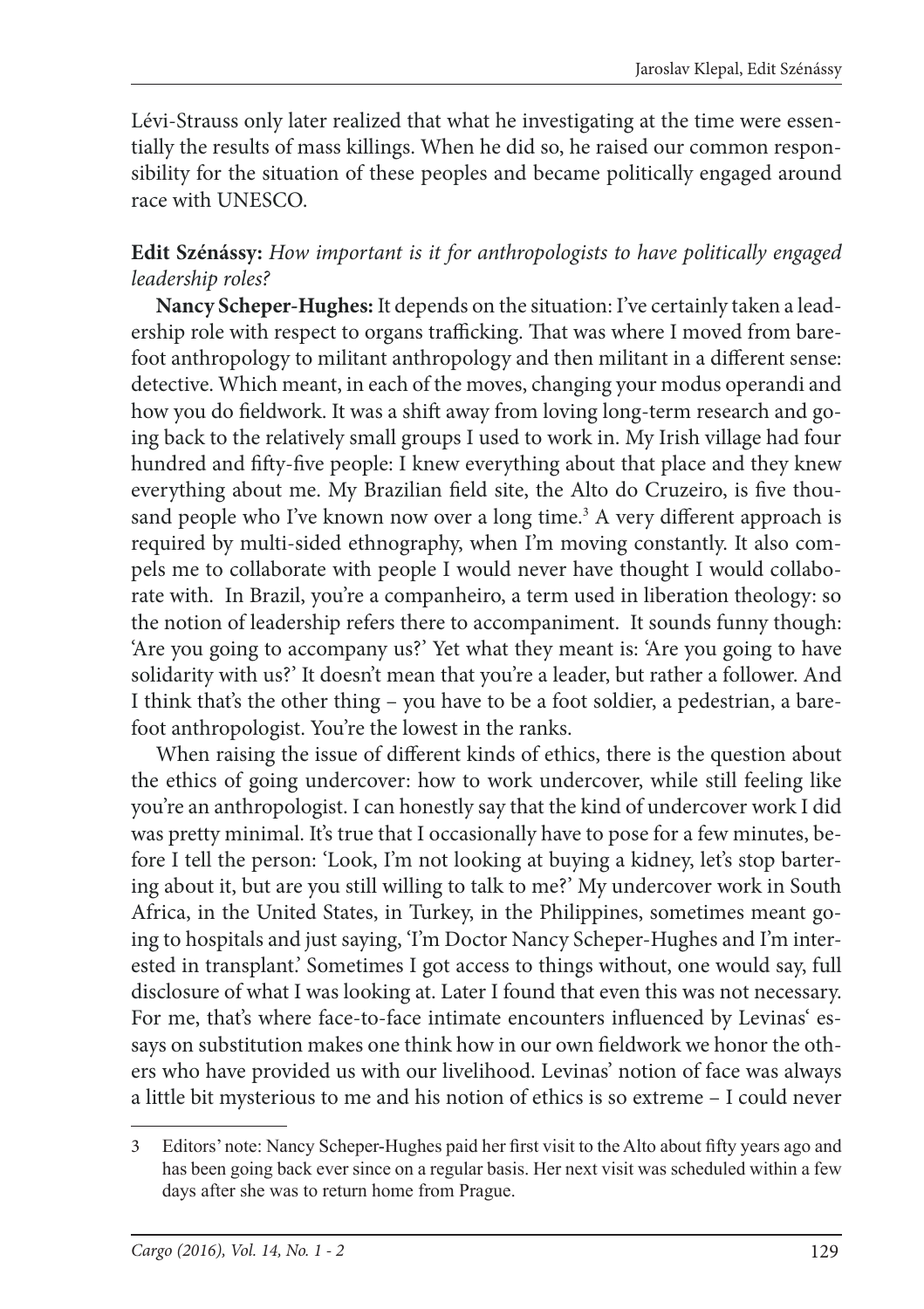live according to it. Nevertheless, the idea of treating every other person as if their existence were more important than yours allows you to actually learn something from that person. This helped me very much in my work on organ trafficking, enabling me to get close to people who were criminals and yet still see them as humans, worthy of care in our portrayals of them, even though I believe that they were doing something evil. Maybe it's a simple case of hating evil acts but not the person, which is considered to be primeval.

**Jaroslav Klepal:** *You mentioned a certain epistemological shift you went through in your work, and currently you're exploring the notion of evil. As of now you have only had a few talks about it and in your previous work, namely in the 'Primacy of the Ethical*', there are only certain references in this direction. The whole issue about evil *and anthropology seems to have come up during discussion with a fellow anthropologist on your Brazilian work.*

Nancy Scheper-Hughes: Yes, well, first it was the response of an American psychological anthropologist (now deceased) who was a discussant at an American Anthropological Association meeting, where I was talking about the madness of hunger and the way in which babies of Alto do Cruzero, Brazil, who were starving were being given perverse drugs in the clinic: sleeping pills and appetite suppressants. Imagine giving appetite suppressant to a starving baby! It was just unbelievable, and there was no way to really talk about that except to critique it and to suggest that there was either terrible misrecognition by the doctors or that the opposite of good is not evil, but that it's really indifference. I think that more people have been killed by indifference than by physical violence. The dicussant said that what Nancy was writing about is about evil and that is not an anthropological topic, for once you identify evil you want to stop it and then you enter political life and leave ethnography behind. That was the first time my writings were linked to an anthropological engagement with evil. Today, I am re-thinking my writings about the mothers and angel babies of Northeast Brazil. I think there was a suggestion that the shantytown had something of an ethics of the death camp that runs through *Death Without Weeping*, but is never really articulated; although I did refer to "camp rations" and the fact that the dietary intake of the sugar cane cutters was similar to people at Buchenwald. I'm writing a companion book to *Death Without Weeping* that will revisit and bring up to date and critique my original conclusions. I never really left my Brazilian field site and have made several fieldtrips to my ground zero in Brazil. More recently, I have begun to rethink the topic of evil as an anthropological subject through the work of one of my former PhD students and a collaborator with me in my field site in 2014. Sam Dubal, who's an MD/PhD now, has worked in Uganda with Kony's soldiers. His revised dissertation, which will be published by the University of California Press, is entitled: *Against Humanity*. In it, Dubal takes the critique of the human to its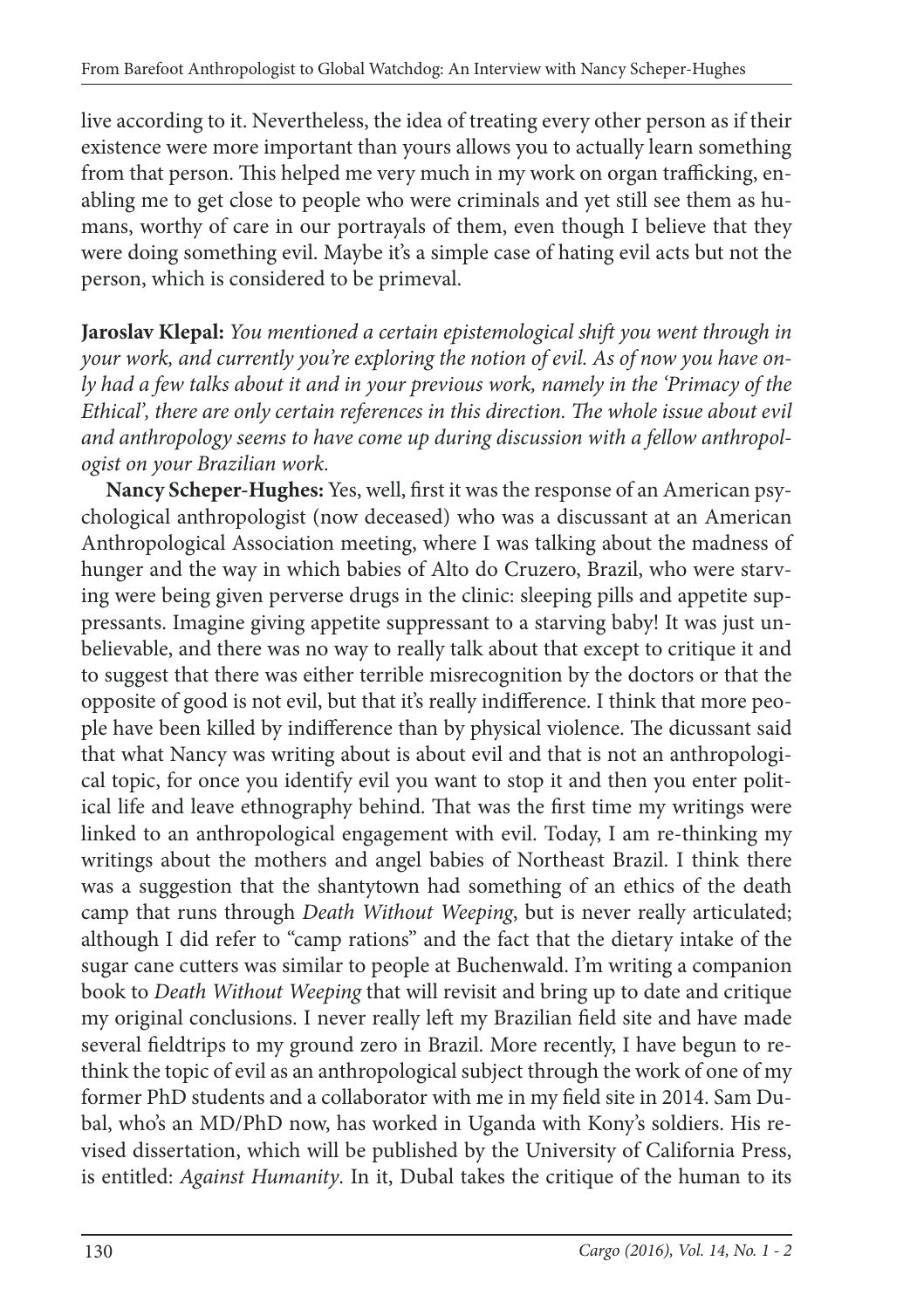extreme. Many of the people Sam did research with are people who have been reformed, some of them have lost their legs from landmines, and all are working for humanitarian organizations, because that's how they get fed. Nonetheless, they explain that although they were kidnapped, being part of the LRA was the best part of their lives: that there they made families, they had solidarity, they were guerrillas. They say that they turned into animals and became strong. Which resonates with what I'm after: trying to bring together some of the tendencies of moral anthropology with the question of the human and evil. In his article playing on Nietzsche and Foucault *'Beyond Good and Evil'*, Didier Fassin states that the reason why evil is not an anthropological topic is because it's already a moral judgement, a moralized concept. But my answer is that it's an existential concept, as the late Neil Whitehead's work on Dark Shamans in the Amazon well illustrates. Whitehead lived with people who had embraced evil as their way of life. It's absolutely explicit: their practices are quite horrendous, they basically cannibalise the people that they kill. They kill with all kinds of poisons, then they bury their victims and dig them up three days later only to eat their decomposed flesh. It's the original kind of exocannibalism. I think we should study these people as radically evil, as people who embrace evil as a meaning in life.

#### **Edit Szénássy:** *Can you tell us about what publications you're working on just now?*

**Nancy Scheper-Hughes:** I have a book that's overdue and that I've held back, because I want to make one more trip to the field. I'd like to end this book, *The Ghosts of Montes de Oca: Naked Life and the Medically Disappeared* on a somewhat happy note as the psychiatric camp is slowly being transformed. The site is a national psychiatric colony in Argentina, where I first went in 2000 undercover with an armed detective. This whole project made me think about how sometimes being a good, open, epistemologically careful, neutral person is absolutely where we start our work as good social scientists, but it may not be where we finish it. When are we really bystanders and complicit with what we see? But to begin with, I was investigating a little report in the *British Medical Journal* about a state inquiry into the egregious mistreatment of a colony of 'mentally deficient' people. The report talked about people who'd gone missing, organ trafficking, tissue trafficking, baby trafficking. After the director of the institution, Dr. Florencio Sánchez, was arrested I wanted to visit the place, but I didn't want to go alone. So I invited a medical director of the International Red Cross, an expert in torture, institutions and people in confinement, to accompany me. The first person to explore the place was a psychologist-detective who went undercover and spent three days in the colony, during which time nobody even bothered him. He presented himself as mentally deficient. He then used one of the escape routes to get out: something that looks like a swamp, but which, we believe, is full of dead bod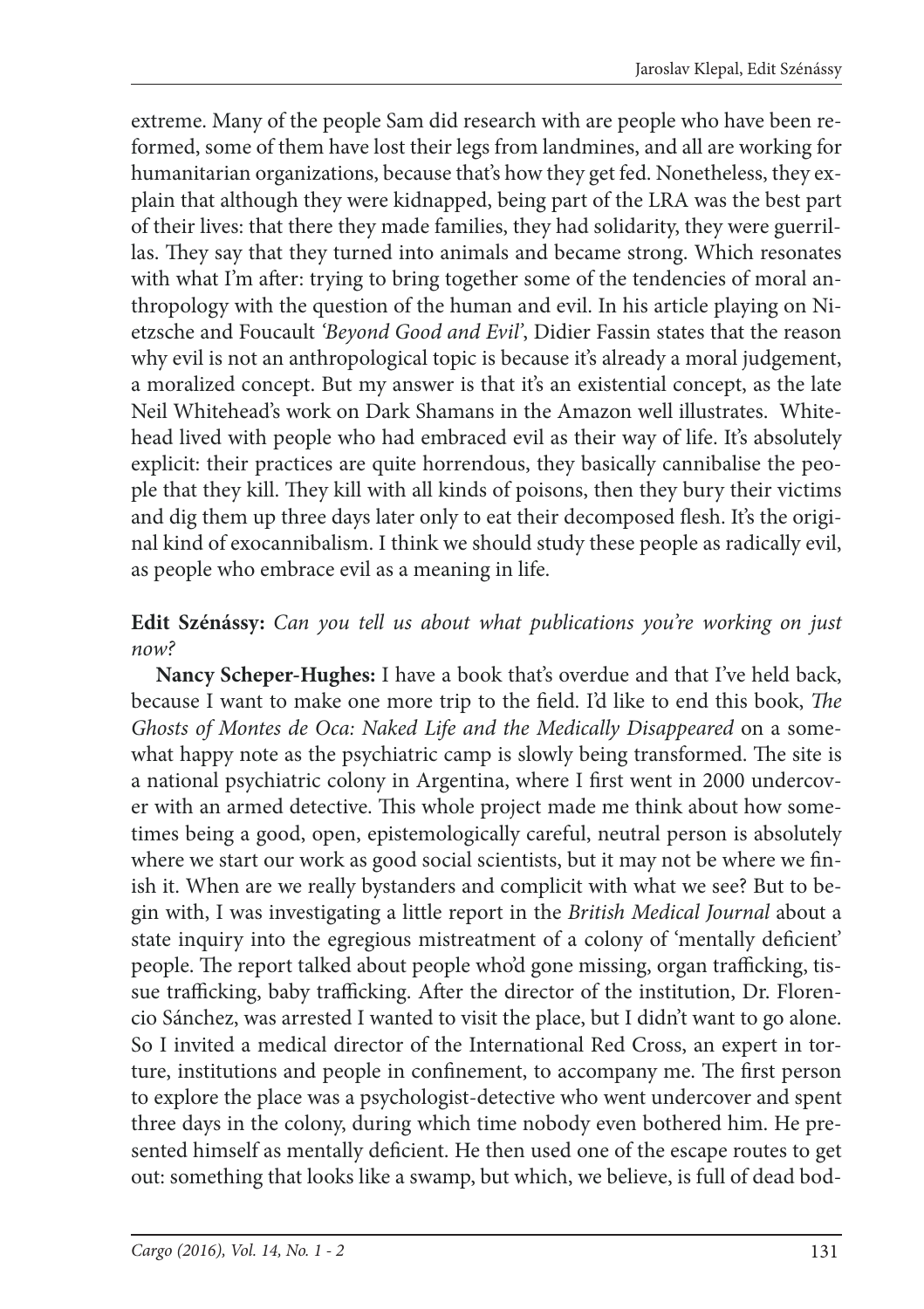ies. After having talked to him, in 2000 we got in with an alibi and saw what I can only describe as a death camp. It was truly unbelievable. People were totally naked, they were lying on the ground, some were emaciated. After talking to hundreds of people, I came up with a pretty strong story which I sent as a report to the government of Argentina. They accepted it, which I thought was amazing, and which also made me think it was probably wrong. I attributed everything to the Dirty War and to the fact that General Videla had appointed that particular director to run the center, the one who was arrested before we even got there. I went back three more times in different positions and in my upcoming book'I suggest that what was taking place in the colony was a war within the Dirty War, a war against mental disability in Argentina. The mentally disabled were not seen as acceptable to the new Proceso,<sup>4</sup> which created a new state that was both very modern and very conservative. The method was malignant neglect. Patients/inmates [most were there for life] were treated in a very weird way: they were told they didn't have to do anything. Doctors said: 'We're giving these inmates back their human rights, their freedom. If they don't want to eat, they don't have to eat. If they don't want to wear clothing, they don't have to wear clothing. If they want to have sex, they can have sex.'

#### **Edit Szénássy:** *A conveniently libertarian argument…*

**Nancy Scheper-Hughes:** Absolutely. And it was also the easiest way to get rid of them. Dr. Sanchez was appointed by General Videla to head the colony during the Dirty War. Videla himself had interned one of his sons in the colony and he died in this horrible place, when he could have interned his sons in private institutions run by nursing sisters. I think Videla and his wife were ashamed of their son, and this experience made Videla appoint a doctor who was willing to let all the deficient inmates "disappear themselves", which was a term used by a protégé of Sanchez at the colony. An article of mine on this topic is accessible online (<https://muse.jhu.edu/article/579738>). If I'm right, then the history of this place should be thoroughly investigated and there should be some sort of truth commission about the patients who disappeared, because they are in the thousands. And if I'm wrong, they should probably arrest me. (laughter)

### **Jaroslav Klepal:** *Lastly: what does Nancy Scheper-Hughes read?*

Nancy Scheper-Hughes: It depends on what I'm writing. I definitely want to mention the Czech philosopher Patočka, about whom I learned from a Czech mental patient. I encountered him in Trieste, Italy, at a mental hospital that was

<sup>4</sup> The National Reorganization Process (or Processo) was the name used by its leaders for the military dictatorship that ruled Argentina from approximately 1976 to 1983. The term Dirty War is mainly used in the US-American context and does not have an Argentinian equivalent.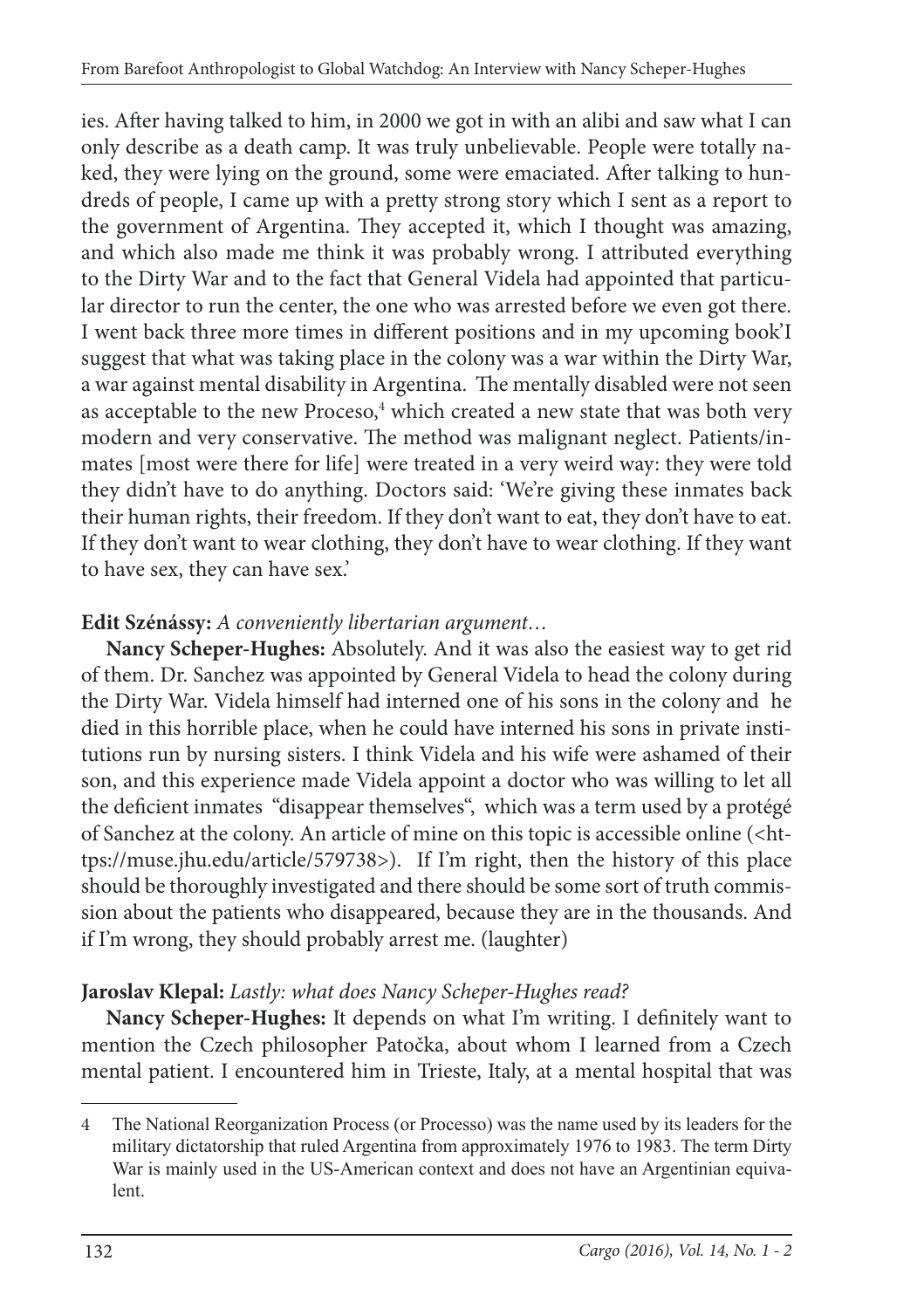totally radicalised by Franco Basaglia. This mad man from the Czech Republic told me about the Solidarity of the Shaken.

Right now I also read a lot of things that are not necessarily anthropological, but are radical critiques of the prison, including Didier Fassin's work on policing. Because I have to, I read a lot of the critiques of the human and humanity. I read what my graduate students read and what they're writing about. I think that this is part of 'moral anthropology meets not-moralistic anthropology'. I read a lot of moral anthropology, the stuff that Fassin and his group writes and I often critique it. Much of it is connected to my recent work on evil. He and his group, which is large and includes some of my colleagues in UCLA and elsewhere, take a very Foucauldian view. And of course I read Foucault, too – what Foucault said about evil, with which I would agree completely. He says the problem is that when evil is simply in the realm of traditional continental or theological moral philosophy, then you're dealing mostly with Christianity and maybe with Talmud, but that it's Western. Therefore it often moralises things that were deeply immoral and deeply evil, and it doesn't recognise its own evil. So, in a way, I don't think that Didier Fassin is right. I think that you begin with differentiating theodicies from homodicies, you look into the human, the social and cosmological explanations of what evil is, but you should also talk about when evil is realised as reality. Evil is something you can and should engage with, though not everybody might have the stomach for it. One can approach evil like an anthropologist. First you have to understand the cosmologies, the rationalities, but then you don't have to, in the end, in your interpretation, not grapple with evil. I'm working on a small book in which there are different dimensions of evil, which also makes me go back to some philosophers such as Kierkegaard. The end of this whole project for me is the idea of anthropology perhaps being evil itself, in what it sees and what it doesn't see, in what it acknowledges and what it doesn't. But then I have a twist in the end, which is: can anthropology save the world? (laughter) And that last chapter, I will tell you, is called '*On xenophilia'*. What I mean by this term is curiosity, getting close enough to something to understand it. A willingness to engage with the other.

#### **Edit Szénássy:** *Since we're in the Czech Republic: do you have any connection to your maternal heritage?*

**Nancy Scheper-Hughes:** If I had a day here, I might go to the town of Znojmo, because my grandfather's name was Charles Znojemsky and my grandmother was also Czech, she always called herself "Bohemian". The only thing I know is that they met in Vienna, where my grandmother was working as a chef and my grandfather was avoiding military service. They ran off together after one meeting and then he left my grandmother in Budapest with a child. It's a strange story; it doesn't make sense to me. He came first to New York, to Brooklyn, then he brought my grandmother and I believe she left the child behind – but then she had nine more